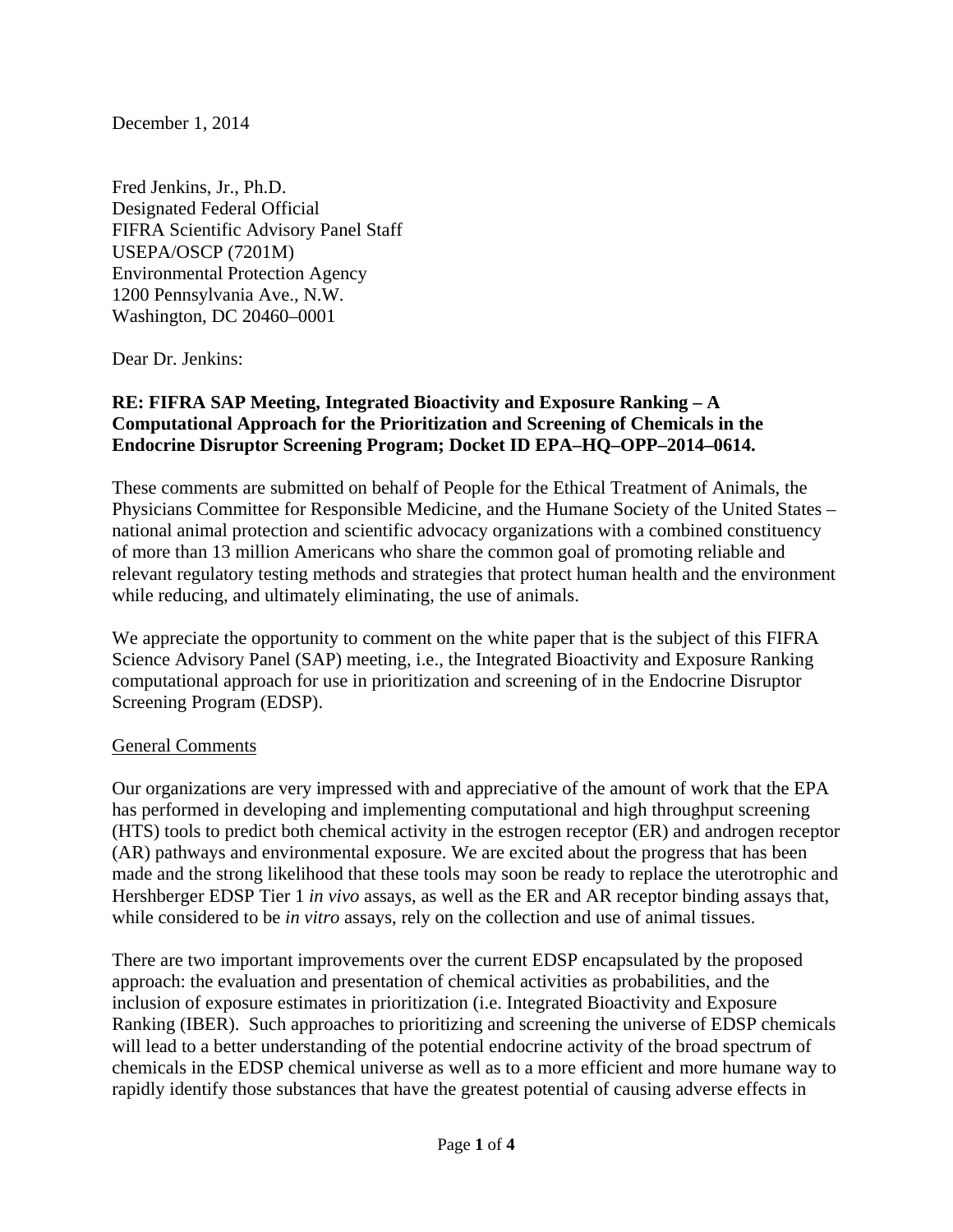human and wildlife populations, and ultimately result in the use of far fewer animals in testing under the EDSP.

The ability of HTS screening to replace the mechanistic *in vivo* Tier 1 assays (i.e. the uterotrophic assay) is promising. The EPA should consider additional ways the information could be used to avoid *in vivo* testing. For example, as described in the white paper, the utility of the *in vivo* Tier 1 uterotrophic and Hershberger assays appears to be related to chemical activation and detoxification. Therefore, it may be possible in the near-term to skip Tier 1 altogether and move on to further evaluation if it can be shown that detoxification is unlikely to play a role in high-IBER scoring chemicals. In addition, as the HTS assays improve and expand coverage and the IBER approach evolves, the true utility of other Tier 1 assays must continue to be reassessed.

While we understand that the focus of the EDSP SAP meetings is on the adequacy and appropriateness of the science, there is often an accompanying lack of clarity with regards to policy – in this case a description of exactly how IBER results will be used to inform decisionmaking for purposes other than prioritization, such as informing additional Tier 1 and Tier 2 testing. Because of the large animal numbers involved, particularly in Tier 2, consideration of how these methodologies will be used to inform future testing decisions is integral to this ongoing discussion. For example, does the EPA intend to require Tier 2 testing for high-ranking IBER chemicals, or would another level of intermediate testing be considered to further exclude chemical substances? Suggestions have been made for more nuanced tiering or integrated strategies, including addition of a "Tier  $1.5$ " or use of a strategy based on the OECD Conceptual Framework,<sup>2</sup> which could provide a basis for applying IBER information, along with Other Scientifically Relevant Information (OSRI) to inform potential further testing. Can the EPA envision situations in which regulatory decisions could be made with IBER and Tier 1 assays, avoiding Tier 2 altogether? We urge the Agency to consider, and share with the public, how screening results from these methodologies could inform a more integrated approach to testing and assessment.

## Specific Comments

 

1. Consideration of receptor-specific activity vs. potential "pseudo-receptor" activity (Table 2.3 and 2.4, discussion on page 37) as well as representation of chemical activity as a probability (e.g. of agonist or antagonist activity) is particularly helpful in providing additional information regarding uncertainty and/or specificity of chemical behavior and provides a clear advantage of the HTS approach vs. conventional testing.

<sup>&</sup>lt;sup>1</sup> Juberg, D.R., Borghoff, S.J., Becker, R.A., Casey, W., Hartung, T., Holsapple, M.P., Marty, M.S., Mihaich, E.M., Van Der Kraak, G., Wade, M.G., Willett, C.E., Andersen, M.E., Borgert, C.J., Coady, K.K., Dourson, M.L., Fowle III, J.R., Gray, L.E., Lamb, J.C., Ortego, L.S., Schug, T.T., Toole, C.M., Zorrilla, L.M., Kroner, O.L., Patterson, J., Rinckel, L.A., and Jones, B.R. (2014). Lessons learned, challenges and opportunities: The U.S. Endocrine Disruptor Screening Program. ALTEX 31, 63-78.

<sup>&</sup>lt;sup>2</sup> Bishop, P.L. and C.E. Willett. (2013). The Use and Acceptance of Other Scientifically Relevant Information (OSRI) in the U.S. Environmental Protection Agency (EPA) Endocrine Disruptor Screening Program. Birth Defects Res B Dev Reprod Toxicol.101(1):3-22; Juberg, D.R., Gehen, S.C., Coady, K.K., LeBaron, M.J., Kramer, V.J., Lu, H., and Marty, M.S. (2013). Chlorpyrifos: Weight of Evidence Evaluation of Potential Interaction with the Estrogen, Androgen, or Thyroid Pathway. Regul. Toxicol. Pharmacol. 66, 249-263.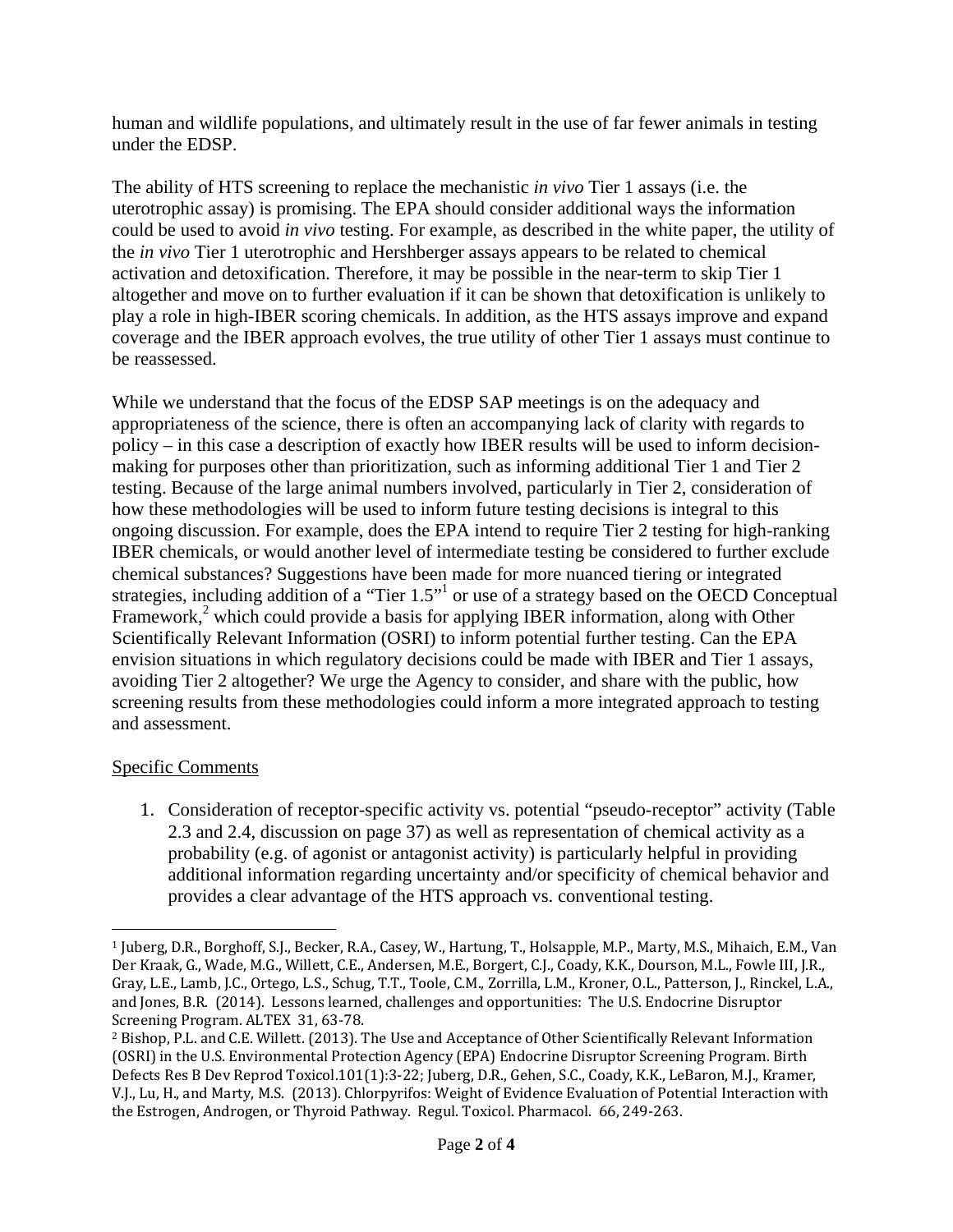- 2. With respect to the ER model's concordance with results of reference chemicals run in the uterotrophic assay  $(p.50)$ , the false negative and false positive rates of less than  $10\%$ are excellent. The two chemicals that were not predicted correctly appear to be activated or de-activated by metabolic processes not available in the HTS assays used. This underscores the need for more work on reliable methods that incorporate metabolism into the testing system. We urge the EPA to continue its investigation in this area and to make it a priority for future work.
- 3. On page 52, there is mention of a concordant mathematical relationship between *in vitro* AUC values and the level of *in vivo* potency in the uterotrophic assay. We suggest that the EPA further investigate whether this relationship is maintained between the ER pathway model and higher-tier tests in order to facilitate avoidance of Tier 2 testing and move closer to using *in vitro* and *in silico* approaches for risk assessment. The development of metabolism and toxicokinetic models as described later in the paper are an important part of this goal, but lack of such models need not be a barrier to using the ER pathway model for quantitative prediction in appropriate cases.
- 4. There appears to be a small error on pp. 58-59 with reference to Figure 2.8. From the sequence of figures, the figure number should probably be 2.16.
- 5. We see real value in the prioritizing of chemicals for further testing by adding the exposure element to the model. On p. 59, 73 out of about 1,800 chemicals were predicted to have ER activity above the AUC cut-off designated for positive estrogen activity. This number was reduced to just six after applying IBER rankings (Fig. 6.5, p.97), highlighting this approach's utility in focusing attention on only those chemicals with the most potential for adverse effects.
- 6. Understanding that the work on the AR model is not as far along as that for the ER, we feel greater clarification is needed for the statements on p. 75: "The AR pathway analyses are currently underway and at this time, we propose that adequate confidence has been demonstrated only for the first goal (prioritization). Additional resolution of performance of the AR models and potential utility for contributing to the weight of evidence determination of AR bioactivity will likely be improved by adding additional reference chemicals." As no timeframe is given in the white paper for the completion of the AR work, we question why results of the AR approach could not be used in the short term as part of a WOE, particularly if OSRI is available for a particular chemical that is concordant with those results. It is possible the information on AR bioactivity gathered thus far could be used to help inform decisions about List 2 chemicals and we hope it could be utilized for that purpose.
- 7. We note the value of the current efforts in helping to identify and prioritize what additional exposure and biomonitoring data will be needed for better predictions of human exposure to chemicals (pp. 84-85). This will hopefully assist in directing and focusing monitoring efforts to provide more useful in the future. As the Agency is aware,